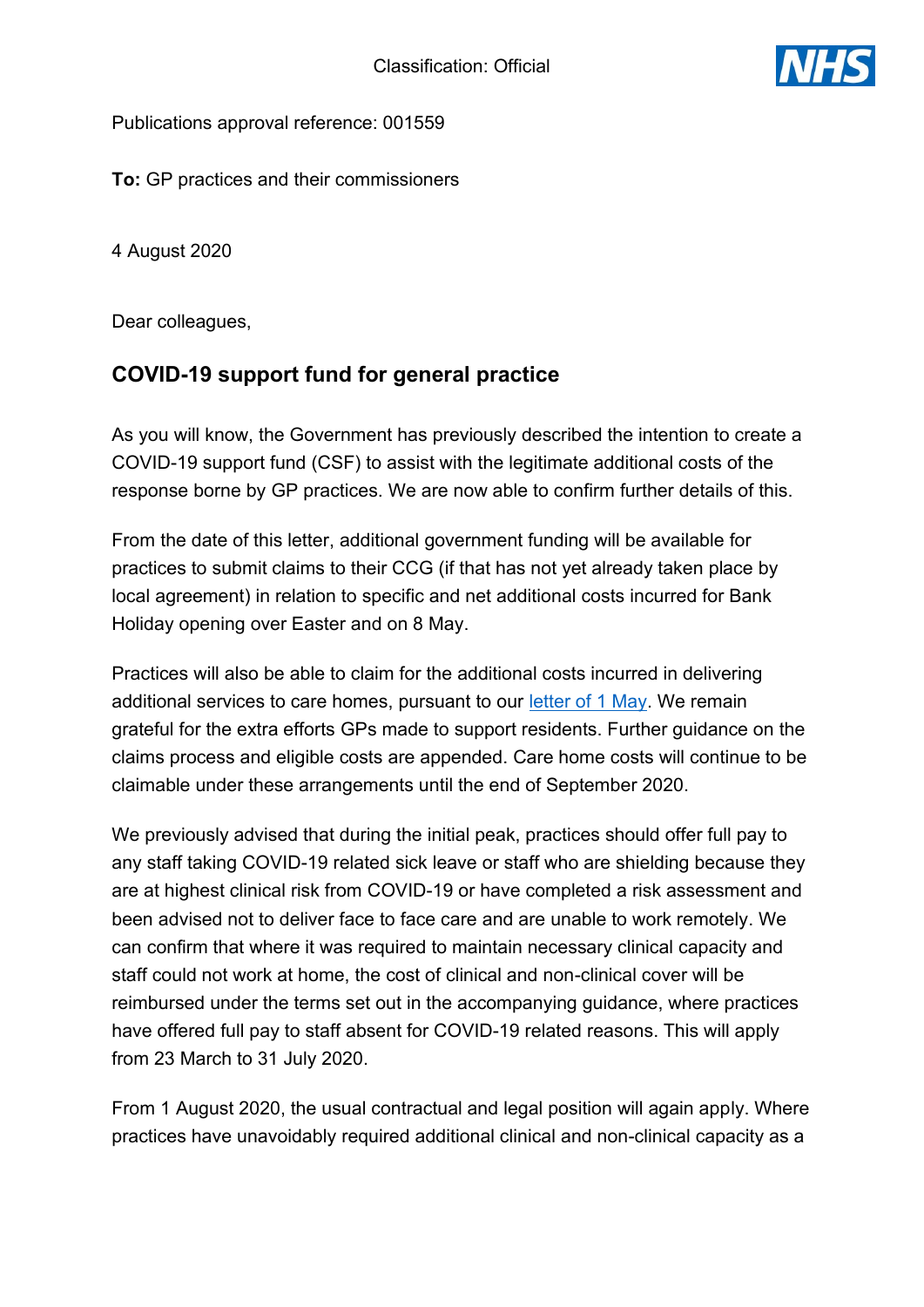result of COVID-19, and where this is agreed by the commissioner, this will also be reimbursed.

The appended guidance also confirms how practices will be reimbursed for other additional net and reasonable costs incurred, including COVID-19 related consumables.

Thank you again for your ongoing work.

Walle

Nikki

Ed

Dr Nikita Kanani Medical Director for Primary Care NHS England and NHS Improvement

Ed Waller Director, Primary Care Strategy and NHS Contracts NHS England and NHS Improvement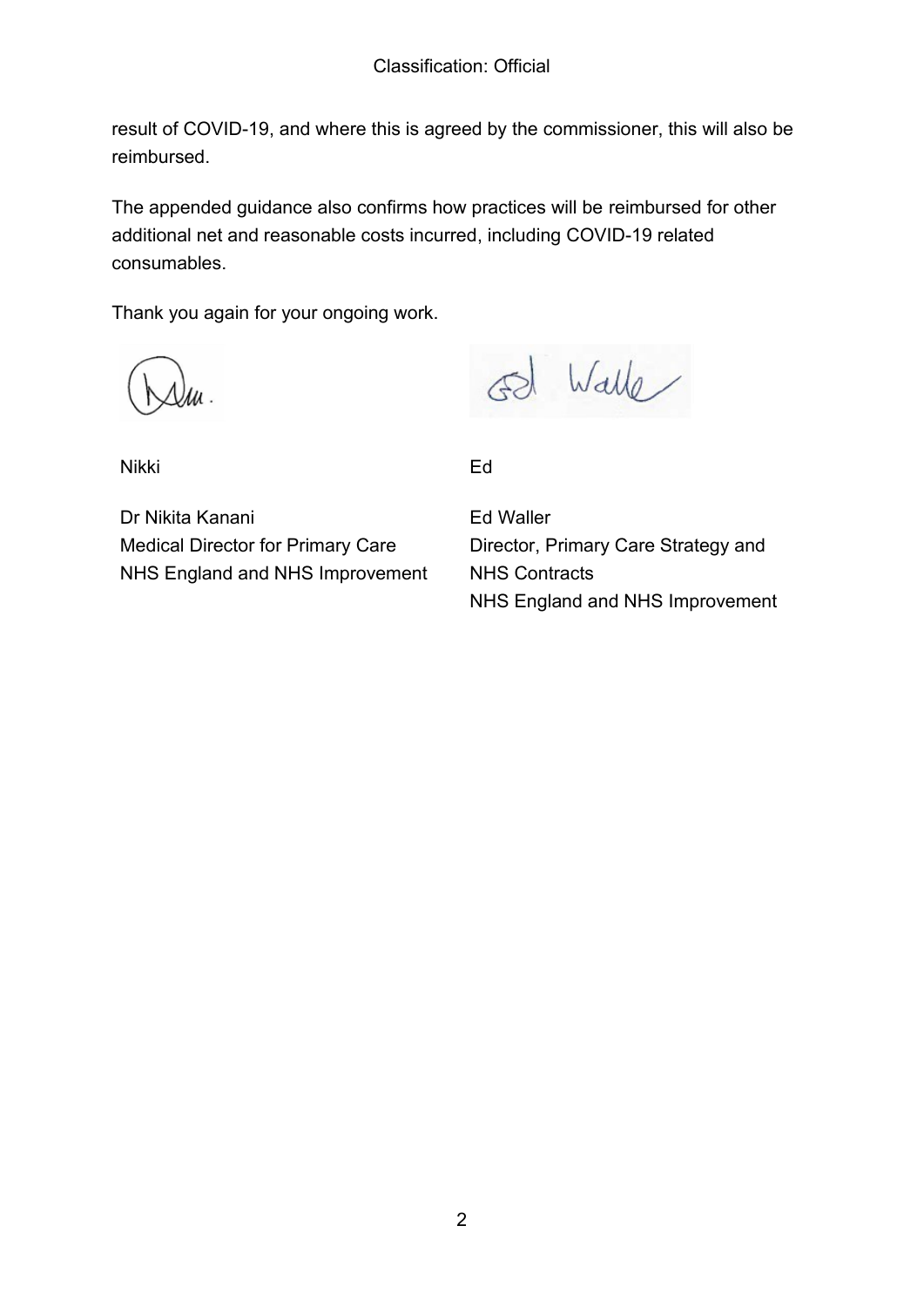# **Annex A: Guidance on claiming reimbursement for COVID-19 related costs**

- 1. This annex sets out guidance on claiming reimbursement for:
	- **•** Specific and net additional costs incurred for **bank holiday opening** across Easter and on 8 May 2020.
	- x Additional net costs incurred in delivering additional services to **care homes**, pursuant to our letter of 1 May. This arrangement is in place from 1 May until 30 September 2020.
	- **COVID-19 related absence cover** from day one of absence, where it was required to maintain necessary clinical and non-clinical capacity, staff could not work from home, and the individual received full pay. This will apply from 23 March to 31 July 2020.
	- **Additional capacity** which has been required between 23 March 31 July 2020 where supported by the commissioner.
	- x Costs incurred as a result of purchasing other **consumables** required as a result of COVID-19.
- 2. DHSC will be providing funding to cover costs of PPE that practices have had to incur and will communicate further detail about this soon.
- 3. Reimbursement can be accessed by general medical services (GMS), primary medical services (PMS) and alternative provider medical services (APMS) contract holders with a registered patient list.
- 4. All payments made under this mechanism will be made to GP practices under Section 96 of the NHS Act 2006 (as amended) "Assistance and support: Primary Medical Services", on the terms set out in this letter. This funding is not part of the income protection arrangements for practices detailed in our letter dated 9 July 2020<sup>1</sup>, but is additional funding which will be paid under Section 96. This means that the mechanism should only be used where additional costs are not offset by the provisions made under the income protection scheme for general practice.
- 5. The mechanism can be accessed in accordance with the requirements set out in this guidance. Local commissioners (normally CCGs) will manage the claims process, in line with the arrangements set out in this letter. It will run as per the timescales set out in this letter, unless we amend this period through further announcement.

# **What is covered by the mechanism?**

<sup>1</sup> https://www.england.nhs.uk/coronavirus/wp-

content/uploads/sites/52/2020/03/C0569-Second-phase-of-General-Practiceresponse-to-COVID-19--update-to-GP-contracts-and-income-protection-a.pdf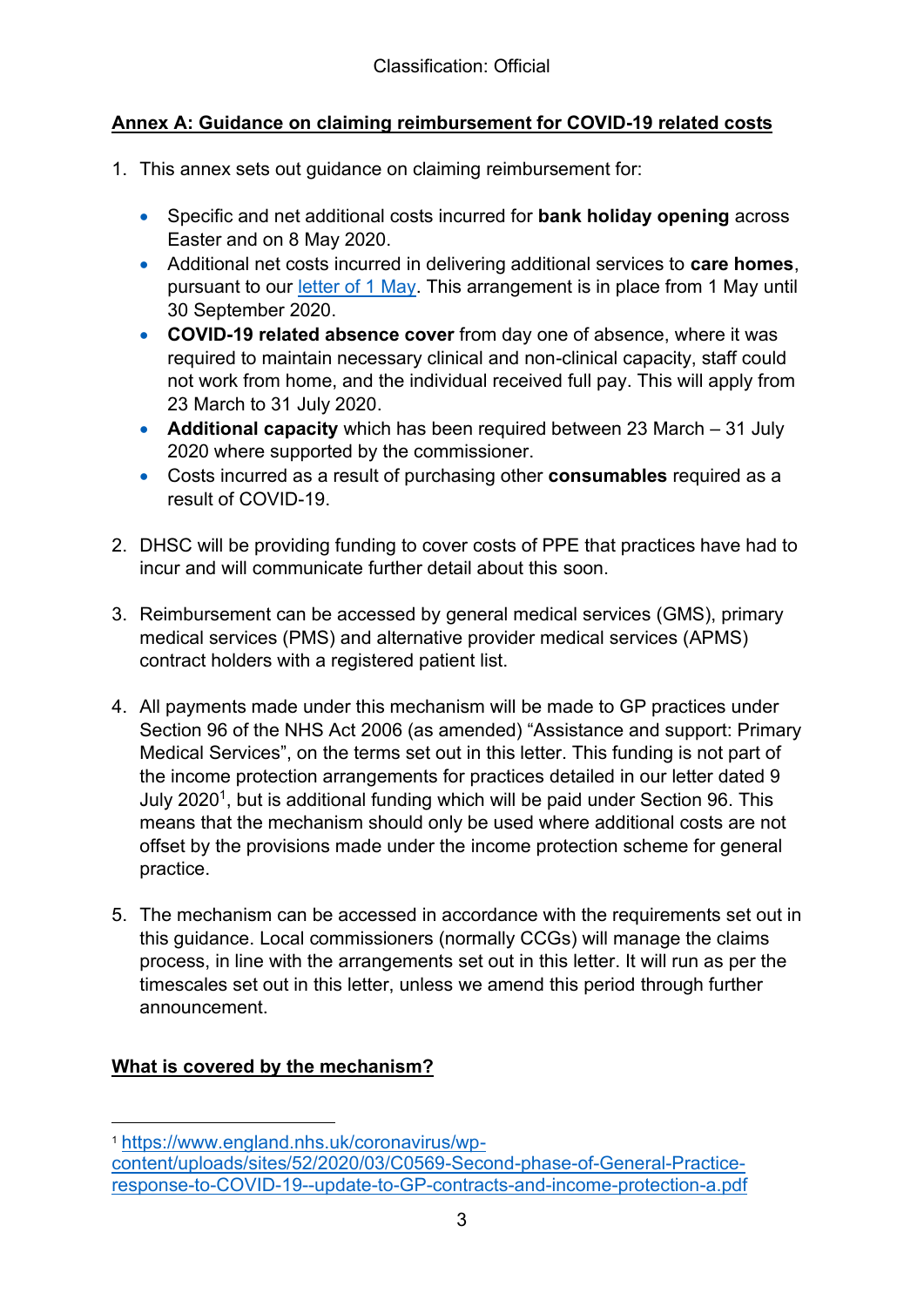# **Additional funding to deliver extra support for care homes (from 1 May until 30 September)**

- 6. Practices will be able to claim for the additional costs incurred in delivering additional services to care homes, pursuant to our letter of 1 May  $-$  available here.
- 7. Commissioners will be provided with a fixed funding envelope to support practices with additional costs incurred to deliver extra support for care homes. This will cover the period from  $1$  May  $-$  30 September 2020.
- 8. It is not expected that all practices will need to seek additional funding. As a first step, practices should deploy flexibly where possible existing practice resources to support the delivery of this service.
- 9. Where additional capacity is needed, commissioners should work with their practices to determine how to secure this in a way which is appropriate for their circumstances. For example, this might be through commissioning a local scheme or through practices submitting claims for reimbursement for additional capacity.
- 10.Practices should discuss with their local commissioner if they wish to be reimbursed for non-staffing related costs.

# **Bank holiday opening**

- 11.To support the response to COVID-19, changes to GP contract regulations meant that Friday 10 April (Good Friday), Monday 13 April (Easter Monday) and 8 May 2020 were normal working days for many practices, as they were for the whole **NHS**
- 12.Practices were advised that, subject to commissioner approval, they could seek reimbursement for the staffing costs incurred on these days in line with the respective rates of pay as set out in paragraph 22 (these were also circulated in the 8 April COVID-19 primary care bulletin). Reimbursement of locum GPs for bank holidays will be at the Out of Hours (OOH) rate set out below.
- 13.Practices will be able to seek approval to claim reimbursement for non-staffing related costs incurred as a result of bank holiday opening. This may include net additional facilities management charges such as cleaning and utilities.

# **Backfill for COVID-19 related absences between 23 March – 31 July**

14.Practices will be able to seek approval from their commissioner for reimbursement for retrospective backfill costs for COVID-19 related absences between 23 March and 31 July 2020 (eg, COVID-19 related sickness absences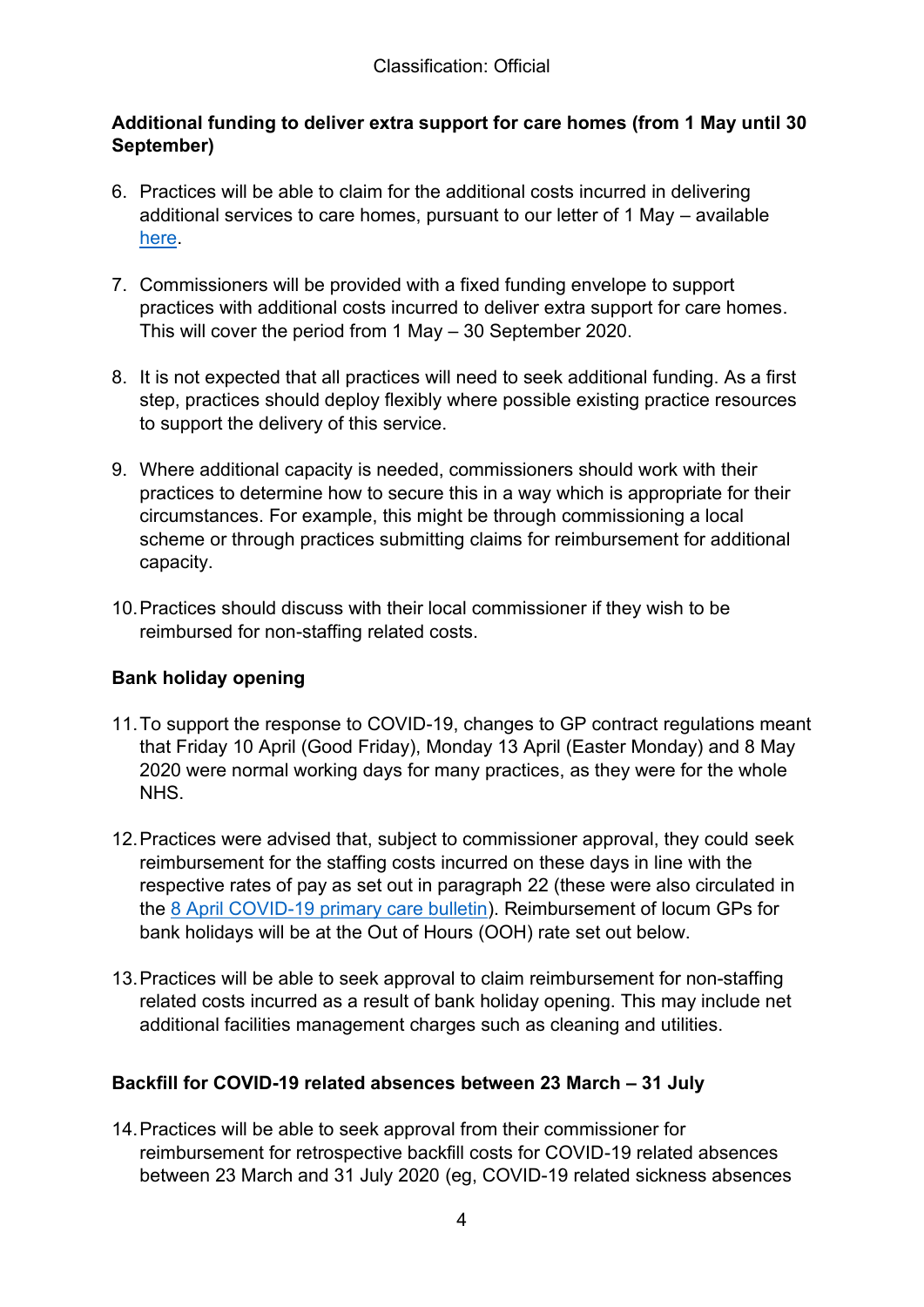or absences as a result of staff shielding where staff were not able to work remotely), where:

- It was necessary to secure backfill to maintain capacity and it has not been possible to cover the absence from existing capacity across the practice or wider system, eg across the Primary Care Network (PCN).
- Practices are paying or have paid employees full pay, irrespective of the terms of their contract of employment.

15.Where commissioner approval is given:

- Backfill for GP absence as a result of COVID-19 can be claimed from day one to day fourteen of absence, in line with the rates set out below. After two weeks, any ongoing claims will need to be made under the Statement of Financial Entitlement provisions. 2
- Backfill for non-GP practice-based staff related absence as a result of COVID-19 can be claimed from day one of absence in line with the rates set out below, for the length of the absence (up until end of July).

16.The rates that can be claimed are set out in paragraph 22.

17.From 1 August 2020, the usual contractual and legal position will again apply.

# **Additional capacity required between 23 March – 31 July**

18.Where a practice has required additional capacity over and above usual levels during the COVID-19 outbreak and it has been supported by the CCG the practice can seek reimbursement for the additional staffing costs incurred. If commissioner approval is given for the additional capacity, this will be reimbursed in line with the rates set out in paragraph 22. This funding is not available after 31 July, unless covered by the Care Homes provision until end of September.

# **Other COVID-19 related consumables**

- 19.DHSC will be providing funding to cover costs of PPE that practices have had to incur and will communicate further detail about this soon.
- 20.Reimbursement may also be sought for other net additional costs incurred as a result of COVID-19 requirements, including the costs of minor physical adjustments to buildings (eg Perspex screens and barriers), additional cleaning materials, and additional clinical equipment (eg pulse oximeters and

<sup>&</sup>lt;sup>2</sup> The arrangements outlined above do not impact on existing locum cover in place for parental leave or non-COVID related sickness absence. Reimbursement for cover under these circumstances would continue to be made in line with the provisions set out in the Statement of Financial Entitlements. Existing arrangements set out in the Statement of Financial Entitlements, and the more detailed locum protocol within the Primary Medical Care Policy & Guidance Manual will not be affected and no duplicate claims must be made.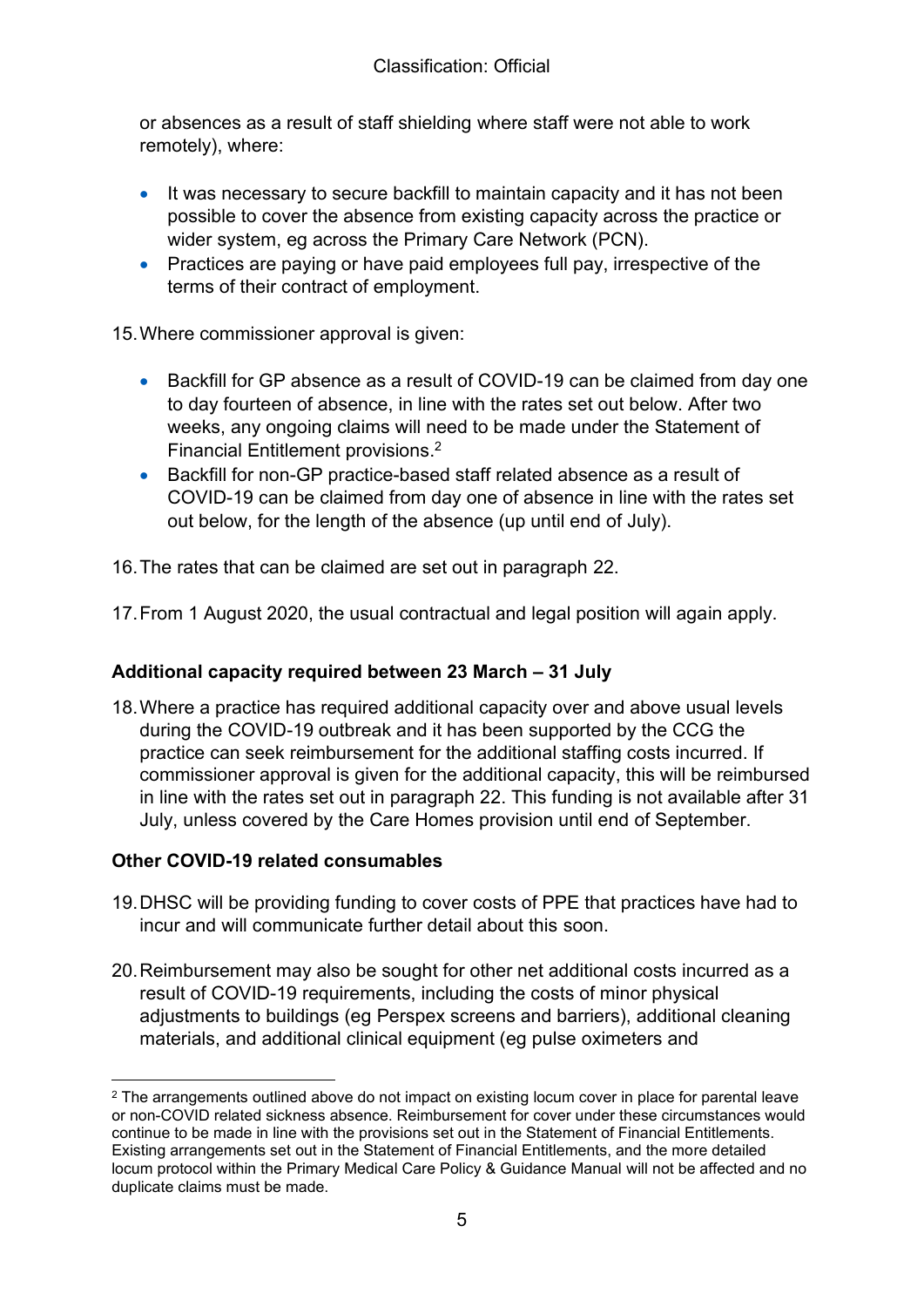thermometers). Where a practice has incurred additional net costs not covered by this list, they should discuss this with their commissioner. Commissioners should contact their region for advice on claims out-with this list.

21. This arrangement will cover the period from 1 March-31 July.

### **Rates of reimbursement for staffing costs**

- 22. The following sets out reimbursement rates for staffing costs  $-$  if approved by the local commissioner:
	- i. *GP partners*

Partners can claim a maximum of two additional sessions per week (Monday-Sunday) up to a maximum of £289 per 4-hour session, plus applicable employer National Insurance and pension costs. This reimbursement rate is based on average partner earnings.

ii. *Salaried GPs – permanent contracts of employment*

Practices can seek reimbursement for backfill to cover COVID-19 related absences or additional capacity in line with the individual's contractual hourly and overtime rates as paid to them in the February 2020 payroll, plus applicable employer National Insurance and pensions costs. To claim at this rate, the individual must be employed on a permanent basis and their contract must have been in place before 1 March 2020. The commissioner may ask for evidence of the existing contractual arrangements, for example evidence from the February 2020 payroll.

#### iii. *Salaried GPs – temporary contracts of employment*

Practices may wish to temporarily engage additional salaried GPs at this current time. If approved by the local commissioners, practices may claim reimbursement for backfill to cover COVID-19 related absences or additional capacity at the rates of £200 a session (£400 per day); or £250 per session for OOHs (plus applicable employer National Insurance and pensions costs only). The commissioner may ask for evidence of hours worked.

*iv. Locum GPs*

Practices may seek reimbursement for backfill to cover COVID-19 related absences or additional capacity needs of £200 a session (£400 per day); or £250 per session for OOHs eg, bank holidays (plus applicable employer National Insurance and pensions costs only).

# v. *Other practice staff members of the workforce*

Practices can seek reimbursement for additional capacity from existing practice staff members or from temporary staff members for backfill to cover COVID-19 related absences or additional capacity needs - if it is not possible to meet resource needs through existing resources within the PCN and local health economy. If approved, claims for existing practice staff would be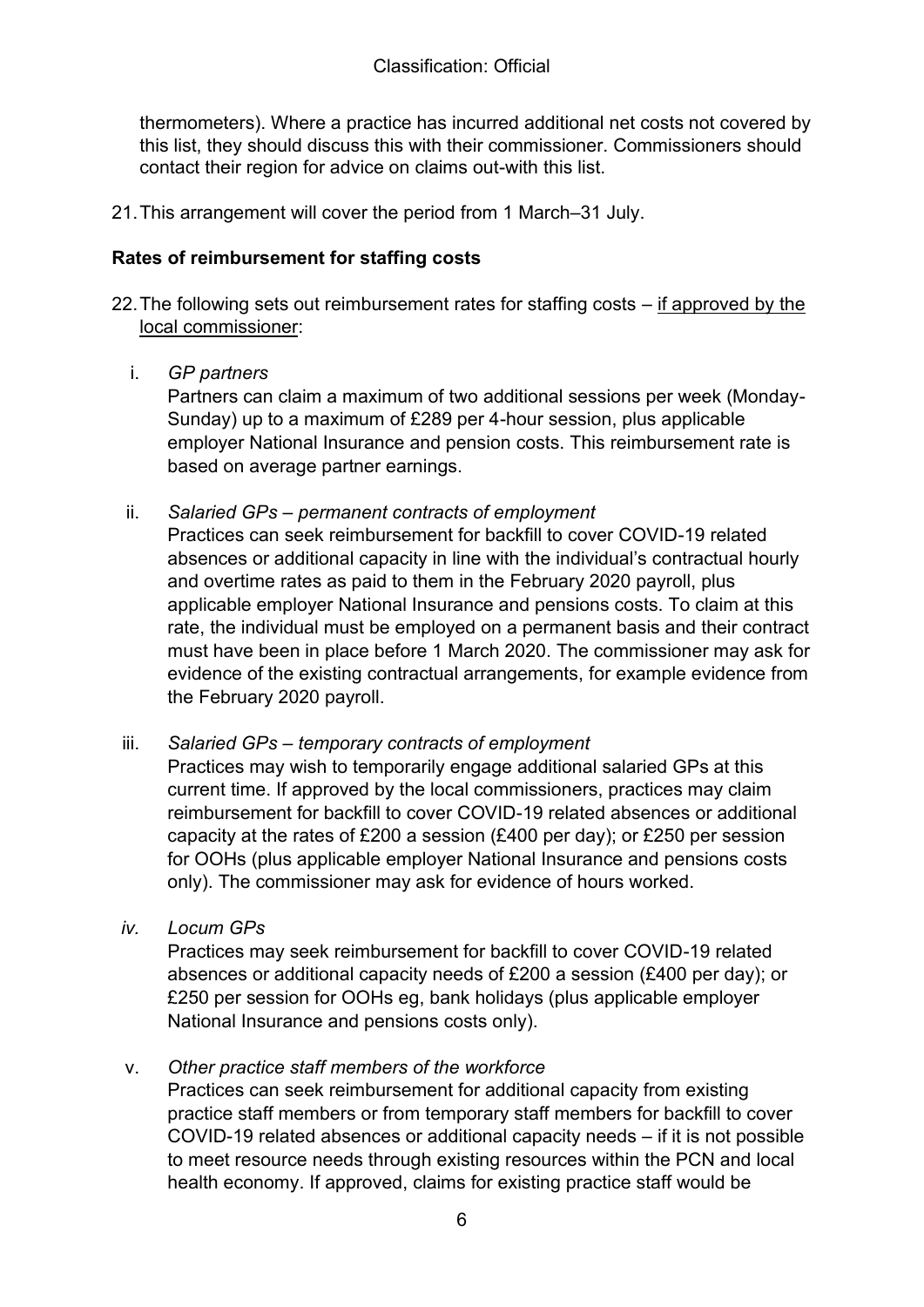reimbursed at current rates of pay only under their contractual arrangements. We would expect claims for temporary staff members to be in line with the practices' existing contractual rates of pay for the role. Practices may be required to provide evidence to support claims.

23.Reimbursement claims relating to PCN staff members employed through the Network Contract DES Additional Roles Reimbursement Scheme are not eligible under this funding. Absence cover arrangements under the Additional Roles Reimbursement Scheme are set out in the Network Contract DES FAQs. The Additional Roles Reimbursement Scheme funding or PCN Support Funding through the Network Contract DES provides a source of funding for PCNs to meet additional capacity related costs.

#### **The claims process**

#### Action required by practices

24.Local commissioners need to approve claims for additional funding.

#### 25.**The declaration form included at Annex B must be submitted with all claims.**

26.For:

- **Bank holidays:** practices will have agreed with their commissioner at the time the level of service provided. Where claims have not yet already been made for costs incurred on Good Friday, Easter Monday, and 8 May in line with the agreement reached, these should be submitted to commissioners, along with any associated evidence or invoices.
- x **Additional capacity eg to support care homes activity**: if a practice requires additional capacity to support delivery of extra support for care homes, or has required additional capacity for other purposes since 23 March which the CCG has approved, they must provide the following information to their commissioner as part of their claim:
	- o the hours of locum/sessional capacity engaged by the practice during January and February 2020 (but if there has been abnormally high usage in these months, a practice can agree with their commissioner to declare earlier months' usage eg October and November 2019 where this is a more in line with the practice's typical locum levels)
	- o confirmation that an equivalent level of capacity has been maintained by the practice.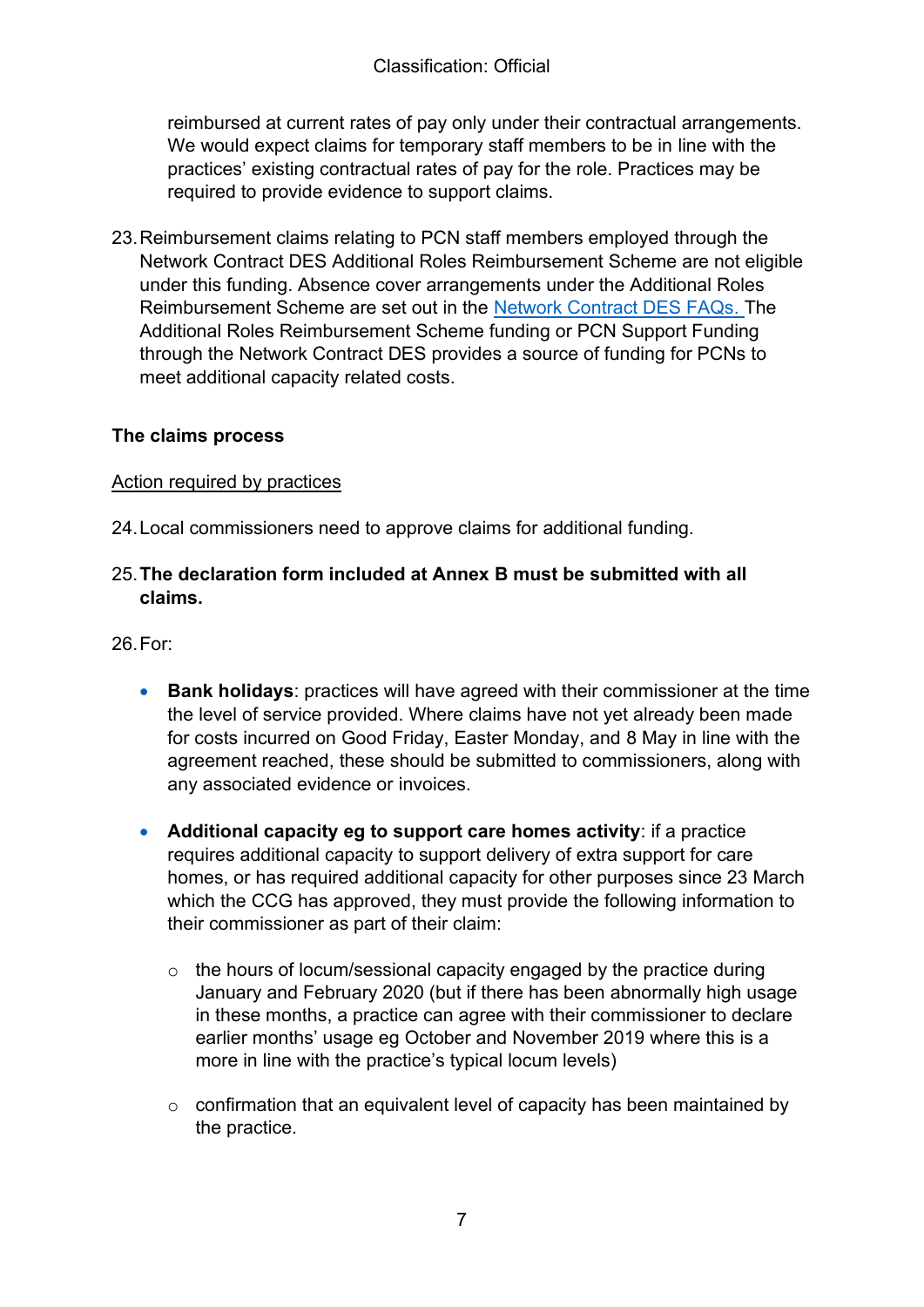- **Backfill costs for COVID-19 related absences: retrospective claims for** backfill for GPs and practice staff between the period 23 March until 31 July which have not yet been reimbursed can be submitted to the commissioner for approval, along with any associated evidence or invoices.
- x **Other consumables required as a result of COVID-19:** invoices/evidence of spend for necessary consumables required as a result of COVID-19 must be provided with claims.
- 27.Claims must be in line with the guidance as set out in this document to be approved. In all cases claims should only be made for unavoidable additional costs, taking account of offsetting savings and cost avoided.
- 28.Practices should submit actual claims within six weeks of the date of this letter.

#### Action required by commissioners

29.Commissioners should aim to promptly process actual claims in line with usual processes. Details of the account codes will be provided in the financial reporting guidance for commissioners.

#### Post-payment verification (PPV)

- 30.Commissioners will be asked to undertake a PPV process and review a sample of practice claims through this mechanism (including seeking evidence to support the declarations for care homes activity around pre COVID-19 capacity and how this has been maintained by practices). If this process identifies high levels of claims outside the guidance, the number of practices reviewed will be expanded. Further guidance on the PPV process will be provided to commissioners in due course.
- 31. Commissioners may require an appropriate portion of claims to be repaid  $-$  or set off against practice global sum or such other monies due under the GP contract  $$ if funding was outside the terms of this guidance. Commissioners should consider any exceptional circumstances in making these judgements. In accessing support, practices agree to this process.